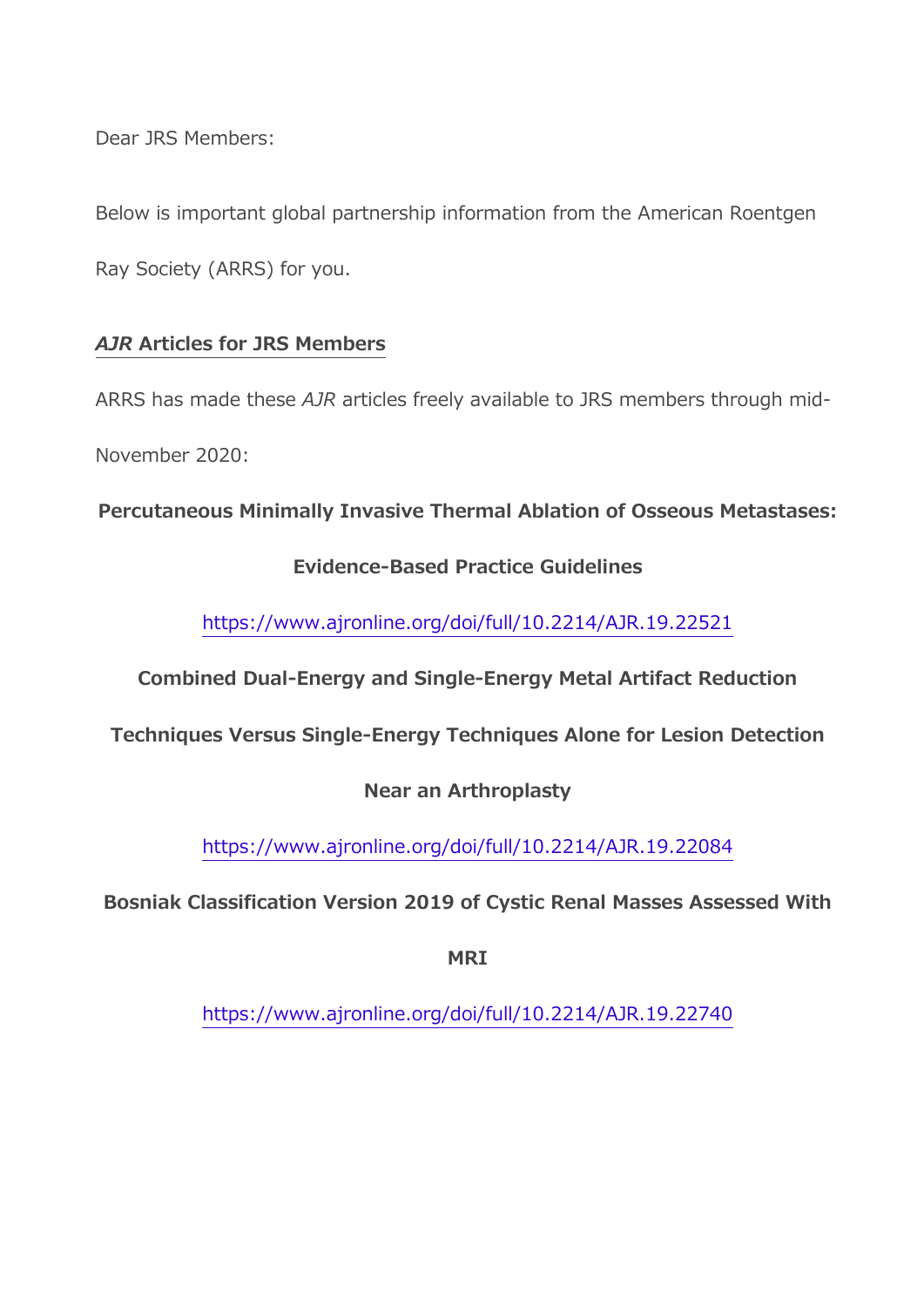### **Call for Abstracts for the ARRS 2021 Meeting – DEADLINE: August 31**

Submit your abstract by August 31 at [www.arrs.org](https://www.arrs.org/) to be considered for the ARRS 2021 Meeting.

# **Virtual and On Demand: Applying Recent Advances in PET to Clinical**

#### **Advances – REGISTRATION DEADLINE: October 2**

This symposium, live streaming on October 2, focuses on recent developments in PET agents and technologies that are changing the practice of nuclear medicine and diagnostic imaging. Key indications, common scenarios, and practical application in clinical practice will be emphasized. Participate live or on demand. Access to the course will be available for all registrants until November 16. Learn more and register at [www.arrs.org.](https://www.arrs.org/)

### **JRS Members are Invited to Join ARRS**

Through this global partnership ARRS is pleased to offer complimentary online membership for radiology residents in a training program and for radiologists in fellowship training. ARRS also offers a significant discount on ARRS online membership for JRS members in active practice in Japan.

Please follow the steps below in order to become an ARRS member:

- 1. Create an account at: <http://www.arrs.org/createProfile>
- 2. Once the account has been created: